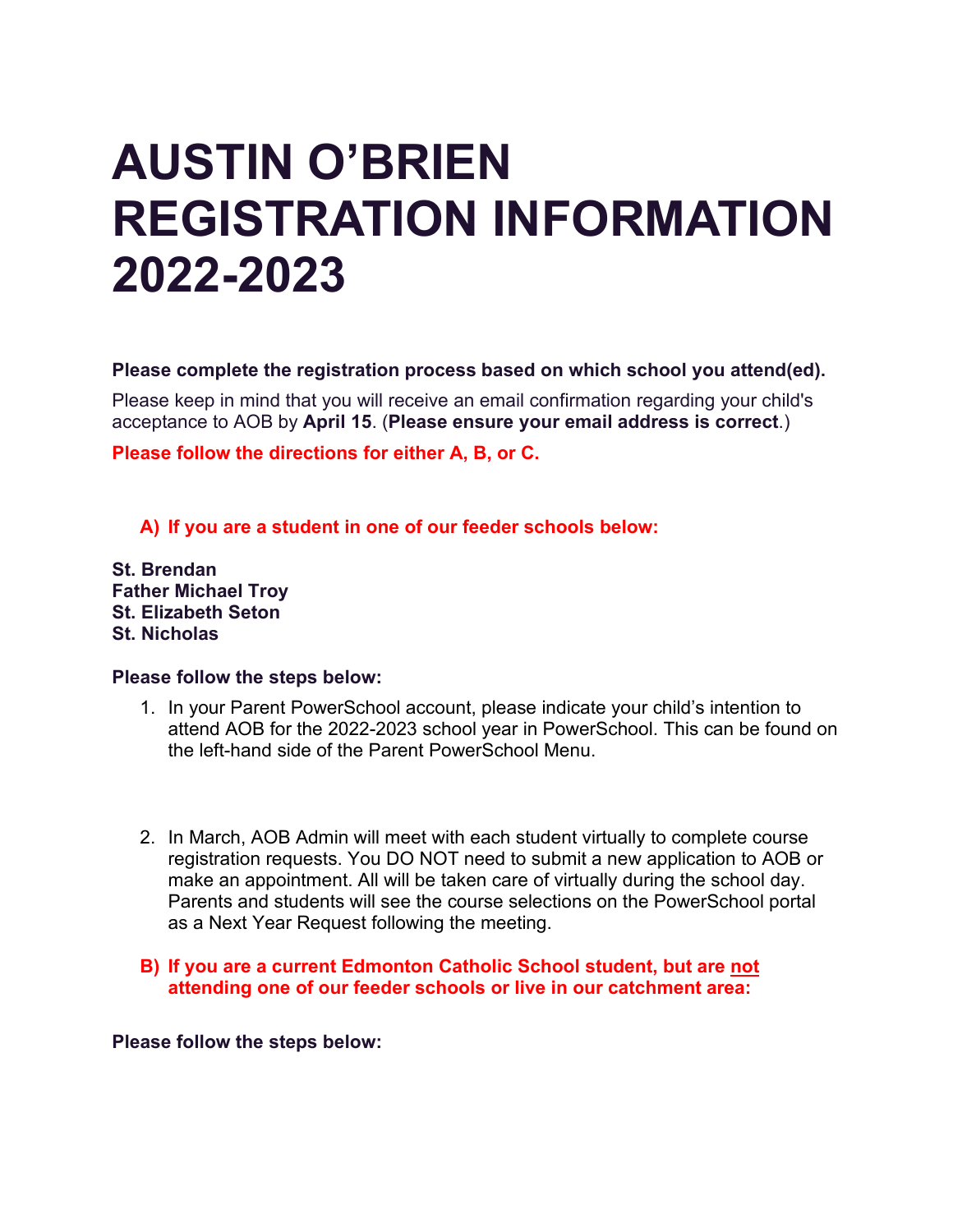# **Use your current PowerSchool Parent Portal account to access School Engage**

# **https://powerschool.ecsd.net**

1. Log onto the PowerSchool Parent Portal using you existing account, and then click on the School Engage Icon.

**2**+ Add Student

- 2. Add your student using this icon - > on the left-hand side, click there to enter your student's first name, last name, and date of birth and click Save. This adds this student to your student list in School Engage so you can start the Application.
- 3. On the right-hand side of the screen, you will see the 2022-23 NEW Student,

v 2022-2023 2022-2023 New Student Application  $\ddot{}$ New

and you will click on the NEW Button to get started.

- 4. Read and continue through the application, making sure to answer all required fields (they will be RED).
- 5. After you have completed and signed the form, Click Submit. (It will not let you submit if there is missing information.)
- 6. You will receive ON SCREEN confirmation messages and EMAIL confirmation messages when the form has been submitted to ECSD, to register additional children, start again at step 4 for each student.

### **C) Students who have NEVER attended an Edmonton Catholic School in the past, please note the following dates and create a School Engage Account following the steps below:**

### **Important Dates:**

**March 1-10** – If your child has **never attended an Edmonton Catholic School,** please call 780-466-3161 starting March 1st to book an appointment for the March 10 course selection. (Not a guarantee of acceptance) **March 9** – AOB Open House Online at 6:30pm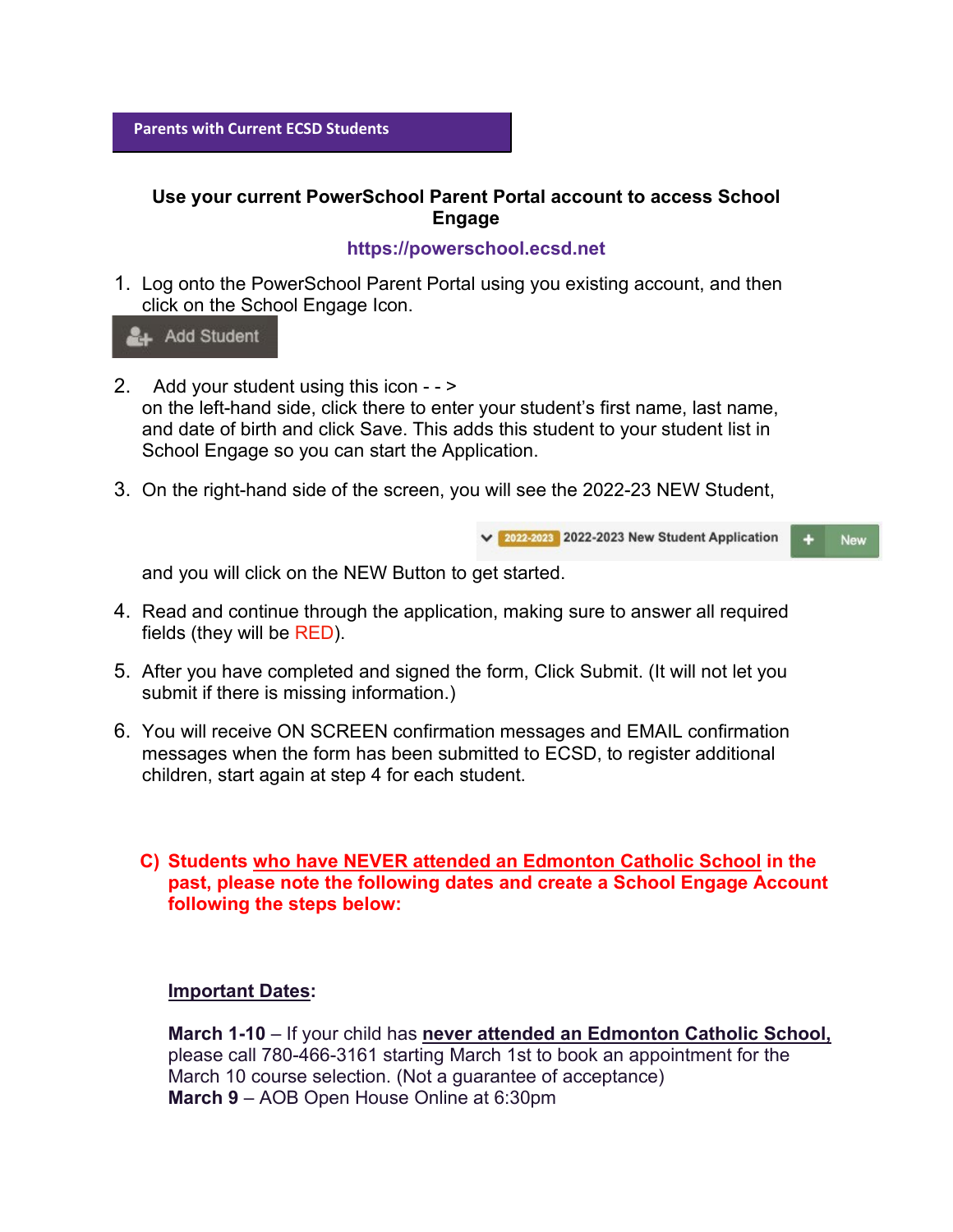**April 15** - If you do NOT receive confirmation of acceptance by **April 15**, please call the school at 780-466-3161 and our Admin Support will confirm your email address.

**Please follow the registration steps below:** 



# **Create a new School Engage account with ECSD to get started**

#### **https://ecsd.schoolengage.ca**

7. On the SchoolEngage page, click the Create new account link to get started, once the account is verified via email, Sign-in to your account.

**Add Student** 

8. Add your

```
Student using
```

```
this icon - - \ge
```
on the left-hand side, click there to enter your student's first name, last name, and date of birth and click Save. This adds this student to your student list in School Engage so you can start the Application.

9. On the right-hand side of the screen, you will see the 2022-23 NEW Student,

v 2022-2023 2022-2023 New Student Application  $+$ **New** 

and you will click on the NEW Button to get started.

- 10.Read and continue through the application, making sure to answer all required fields (they will be **RED**).
- 11.After you have completed and signed the form, Click Submit. (It will not let you submit if there is missing information.)
- 12.You will receive ON SCREEN confirmation messages and EMAIL confirmation messages when the form has been submitted to ECSD. To register additional children, start again at step 4 for each additional student.
	- Grades (report card, up to date PowerSchool or School Zone print out etc.)
	- Proof of Address (student residence)
	- Birth Certificate (regardless of country)
	- Citizenship papers (PR card or forms, study permit, work permit) if applicable
	- Baptismal Certificate (Optional)

After completing the online registration, please make a course registration appointment in the following link: <https://www.ecsd.net/8402>